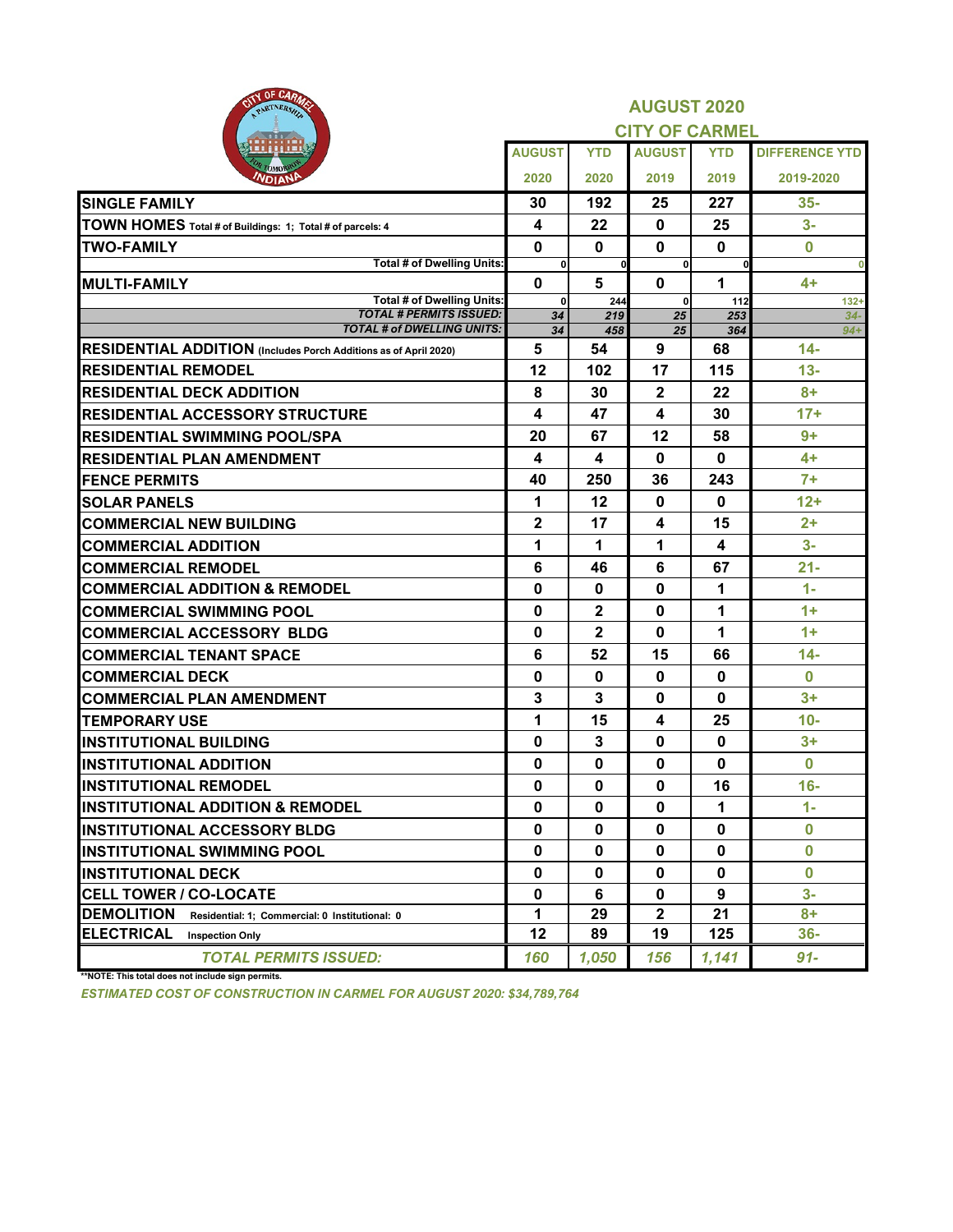

# **D.O.C.S. BUILDING PERMIT ACTIVITY AUGUST 2020**

*COMMERCIAL, INSTITUTIONAL, & MULTI-FAMILY - NEW STRUCTURES, ACCESSORY BUILDINGS, ADDITIONS, TENANT FINISHES, REMODELS, POOLS, DECKS (Institutional includes churches, schools & public libraries)*

### *Type of Construction Total Permits Issued*

### **PERMITS ISSUED**

| . Hobby Horse Barn at Jackson's Grant, 12114 Hobby Horse Dr.<br>• Carmel Medical Arts Pavilion, 12174 N. Meridian St. |
|-----------------------------------------------------------------------------------------------------------------------|
|                                                                                                                       |
|                                                                                                                       |
| • Proscenium Canopy, 10 W. Carmel Dr.                                                                                 |
|                                                                                                                       |
|                                                                                                                       |
| · Tyner Office, 620 N. Rangeline Rd.                                                                                  |
| • Monterey Grill, 110 W. Main St. #135                                                                                |
| • Aveda Fredric's Institute, 2208 E. 116th St.                                                                        |
| • Liberty Fund HQ, 11301 N. Meridian St.                                                                              |
| • Faegre Drinker Biddle & Reath, 600 E. 96th St. #600                                                                 |
| • Brookshire Plaza, 4755 E. 126th St.                                                                                 |
| • Evans May Wealth, 211 W. Main St.                                                                                   |
| • Sport Clips, 1430 W. Carmel Dr.                                                                                     |
| · Simplifeye, 211 W. Main St.                                                                                         |
| • National Financial Group, 11595 N. Meridian St. #870                                                                |
| • Carmel Clay Public Library, 2140 E. 116th St.                                                                       |
| · Industrious, 880 Monon Green Blvd.                                                                                  |
| <b>CERTIFICATES OF OCCUPANCY ISSUED</b>                                                                               |
|                                                                                                                       |
|                                                                                                                       |
| · Hyatt Place Hotel, 12045 N. Illinois St.                                                                            |
|                                                                                                                       |
| • Legacy Amenity Center, 14220 Larson Dr                                                                              |
|                                                                                                                       |
| • Blue Horseshoe, 11939 N. Meridian St.                                                                               |
| • Bank of America Pantry, 510 E. 96th St.                                                                             |
| • Lenex Steel, 450 E. 96th St. #150                                                                                   |
| • Bank of America Conference Rooms, 510 E. 96th St.                                                                   |
| • Parkwood 6, 600 E. $96th$ St. $3rd$ Floor                                                                           |
| • Quality Correctional Care, 12900 N, Meridian St.                                                                    |

- *● Quality Correctional Care, 12900 N. Meridian St.*
- *● St. Vincent Pharmacy, 13500 N. Meridian St.*

# **D.O.C.S. BUILDING & SIGN ACTIVITY BY YEAR**

|                                              | <b>AUG 2020</b> | <b>AUG 2019</b> | <b>AUG 2018</b> | <b>AUG 2017</b> | <b>AUG 2016</b> |
|----------------------------------------------|-----------------|-----------------|-----------------|-----------------|-----------------|
| <b>TOTAL BUILDING PERMITS ISSUED:</b>        | 160             | 156             | 173             | 148             | 131             |
| <b>TOTAL FENCE PERMITS ISSUED:</b>           | 40              | 36              | 28              | 25              | --              |
| <b>TOTAL SIGN PERMITS:</b>                   | 26              | 15              | 23              | 43              | 28              |
| <b>TOTAL PUBLIC EVENT BANNERS:</b>           |                 | 9               | 0               |                 | 13              |
| <b>BUILDING INSPECTIONS PERFORMED:</b>       | 543             | 705             | 741             | 685             | 629             |
| <b>BUILDING PLAN REVIEWS:</b>                | 157             | 98              | 123             | 123             | 106             |
| <b>PUBLIC REQUEST FOR INFORMATION (RFI):</b> | 72              | 28              | 39              | 32              | 45              |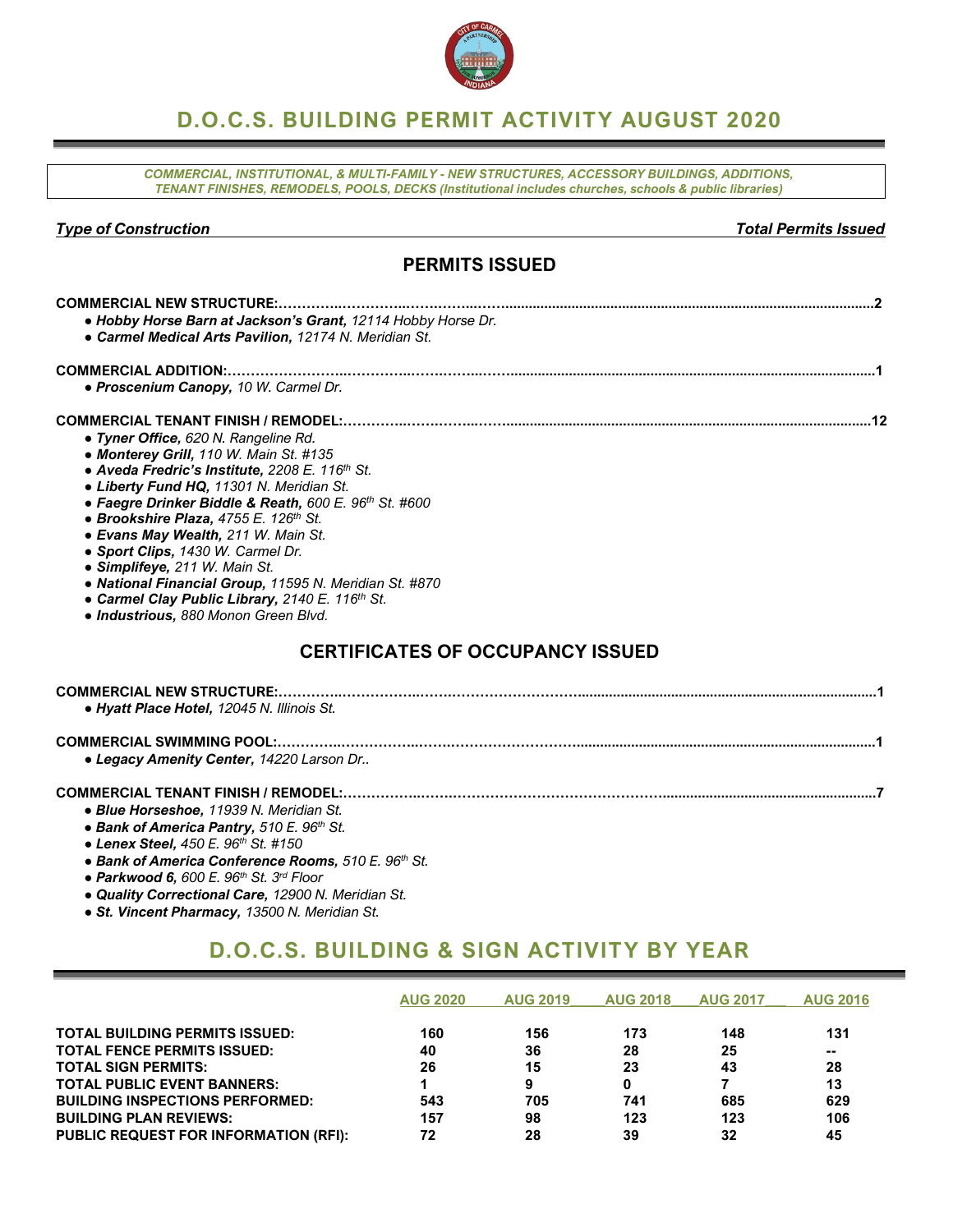### *CODE ENFORCEMENT TASK REPORT SUMMARY FOR AUGUST 2020*

| <b>COMPLAINTS RECEIVED</b><br>EMAIL<br>"MY CARMEL" APP<br><b>PHONE</b><br><b>REFERRAL</b><br><b>STAFF</b><br><b>WALK-IN</b> | <b>TOTAL:</b><br>38<br>9<br>10<br>108<br>3 | <b>INSPECTION STATISTICS</b><br><b>NEW CASES</b><br><b>INITIAL INSPECTIONS</b><br>ABATEMENT<br>INITIAL VIOLATION NOTICE<br><b>RE-INSPECTIONS</b><br><b>CLOSED CASES</b> |             |               |  |  |  |
|-----------------------------------------------------------------------------------------------------------------------------|--------------------------------------------|-------------------------------------------------------------------------------------------------------------------------------------------------------------------------|-------------|---------------|--|--|--|
| <b>INSPECTIONS BY AREA</b>                                                                                                  | <b>WEST</b>                                | <b>CENTRAL</b>                                                                                                                                                          | <b>EAST</b> | <b>TOTAL:</b> |  |  |  |
| <b>NEW CASES</b>                                                                                                            | 21                                         | 88                                                                                                                                                                      | 36          | 145           |  |  |  |
| INITIAL INSPECTIONS                                                                                                         | 21                                         | 88                                                                                                                                                                      | 36          | 145           |  |  |  |
| <b>RE-INSPECTIONS</b>                                                                                                       | 26                                         | 176                                                                                                                                                                     | 194         | 396           |  |  |  |
| <b>CLOSED CASES</b>                                                                                                         | 19                                         | 89                                                                                                                                                                      | 35          | 143           |  |  |  |

*CODE ENFORCEMENT MONTHLY REPORT FOR AUGUST 2020*

| <b>TYPE OF COMPLAINT/VIOLATION</b> | <b>NEW CASES</b> | <b>TYPE OF COMPLAINT/VIOLATION</b> | <b>NEW CASES</b> |
|------------------------------------|------------------|------------------------------------|------------------|
| <b>BUILDING CODE VIOLATIONS</b>    | 4                | PROPERTY MAINTENANCE               | 8                |
| <b>COMMERCIAL VEHICLE</b>          | 6                | RECREATIONAL VEHICLE               | 3                |
| <b>DUMPSTER</b>                    | 2                | RIGHT-OF-WAY OBSTRUCTION           |                  |
| <b>FARM ANIMALS</b>                | 3                | <b>SIDEWALK</b>                    | 0                |
| <b>FENCE VIOLATION</b>             | 2                | <b>SIGNS</b>                       | 110              |
| <b>GRASS OR WEEDS</b>              | 57               | <b>TRASH/DEBRIS</b>                | 16               |
| <b>HOME OCCUPATION</b>             | 0                | UNSAFE BUILDING                    | 0                |
| NOISE REGULATIONS                  | $\Omega$         | <b>JUNK VEHICLE</b>                |                  |
| <b>OPEN AND ABANDONED</b>          | 0                | <b>ZONING USE VIOLATIONS</b>       | 0                |
| <b>OUTDOOR STORAGE</b>             | 29               | SNOW AND ICE REMOVAL               | 0                |
| PARKING IN LAWN/GREENBELT          | 11               | <b>OTHER</b>                       | 8                |
|                                    |                  | <b>TOTAL</b>                       | 267              |

*FORECLOSURE MONITORING SUMMARY FOR AUGUST 2020*

**COMPLAINTS RECEIVED TOTAL:** NEW CASES 0 INITIAL INSPECTIONS 0 ABATEMENT 0 INITIAL VIOLATION NOTICE 0 RE-INSPECTIONS CLOSED CASES 12 2

| <b>FORECLOSURE STATISTICS</b> | WEST | <b>CENTRAL</b> | <b>EAST</b> | TOTAL: |
|-------------------------------|------|----------------|-------------|--------|
| NEW CASES                     |      |                |             |        |
| INITIAL INSPECTIONS           |      | 0              |             |        |
| RE-INSPECTIONS                |      | b              |             | 12     |
| CLOSED CASES                  |      |                |             |        |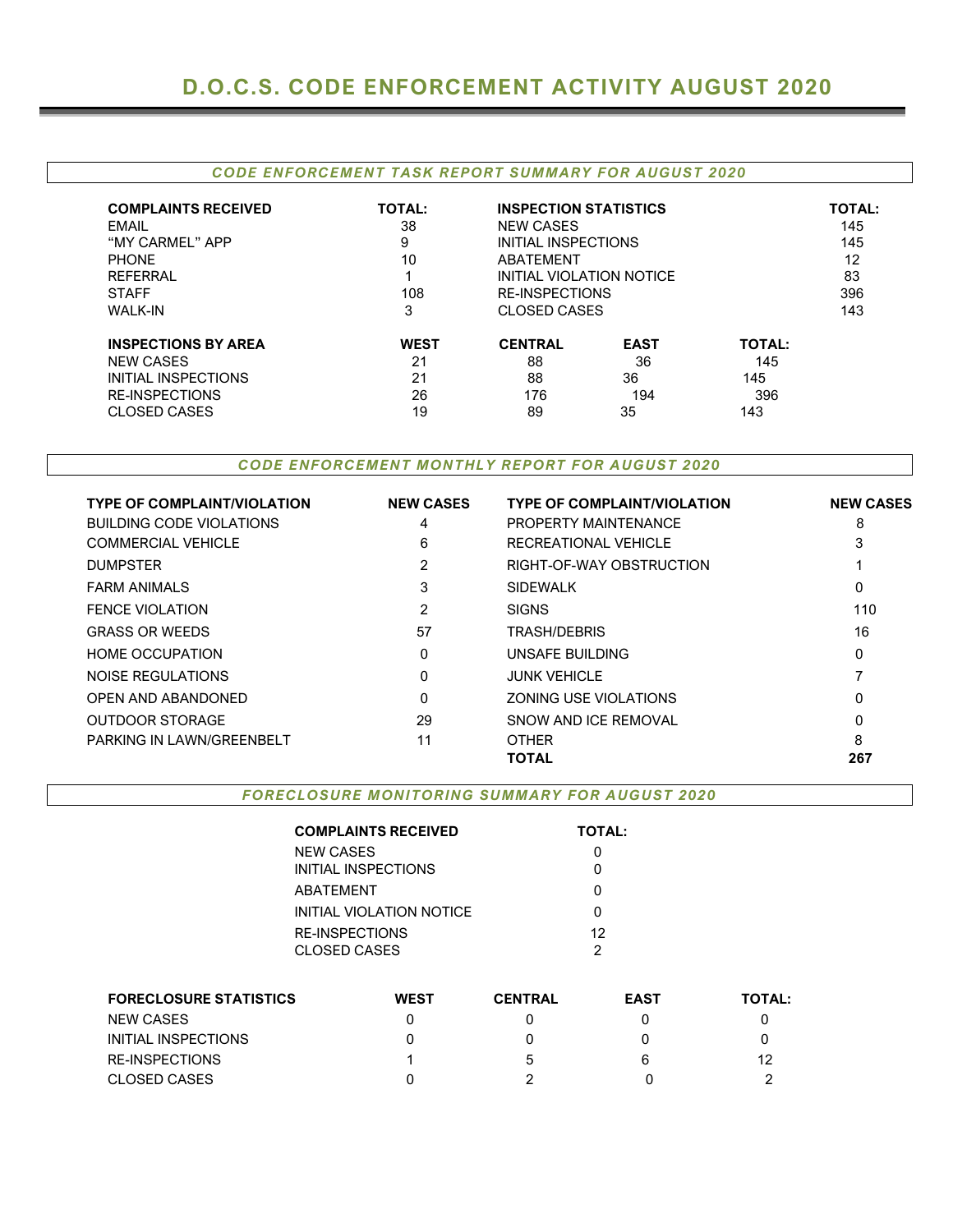# **DEPARTMENT OF COMMUNITY SERVICES INCOME REPORT AUGUST 1-31, 2020**



| <b>TRANSACTION TYPE:</b>                                                     | <b>TRANSACTIONS:</b> | <b>AMOUNT:</b>       |
|------------------------------------------------------------------------------|----------------------|----------------------|
|                                                                              |                      |                      |
| BUILDING PERMITS: [Includes the fee for full Certificate of Occupancy (C/O)] | 110                  | \$<br>124,150.54     |
| <b>DEMOLITION PERMITS:</b>                                                   | 0                    | \$                   |
| <b>LATE FEES:</b>                                                            | 1                    | \$<br>731.00         |
| RE-INSPECTION, ADDITIONAL INSPECTION, AND/OR TEMPORARY C/O:                  | 16                   | \$<br>2.289.00       |
| PLAN AMENDMENT: (Commercial / Institutional)                                 | 3                    | \$<br>1,113.00       |
| <b>PLAN AMENDMENT: (Residential)</b>                                         | 2                    | \$<br>368.00         |
| <b>SPECIAL EVENT PERMITS:</b>                                                | 0                    | \$                   |
| TEMPORARY USE PERMITS/EXTENSIONS:                                            | 1                    | \$<br>371.00         |
| <b>APPEALS:</b>                                                              | $\mathbf{0}$         | \$                   |
| <b>FENCE PERMITS:</b>                                                        | 36                   | \$<br>1,873.00       |
| FENCE LIABILITY WAIVER: (Paid to Hamilton County)                            | 31                   | \$<br>868.00         |
| <b>ABATEMENT:</b>                                                            | 0                    | \$                   |
| <b>ADLS:</b>                                                                 | 2                    | \$<br>1,271.00       |
| <b>ADLS AMENDMENT:</b>                                                       | 0                    | \$                   |
| <b>COMMITMENT AMENDMENT:</b>                                                 | 0                    | \$                   |
| <b>DEVELOPMENT PLAN:</b>                                                     | 1                    | \$<br>1,689.54       |
| <b>DEVELOPMENT PLAN AMENDMENT:</b>                                           | 0                    | \$                   |
| <b>HPR REVIEW:</b>                                                           | 0                    | \$                   |
| <b>ORDINANCE AMENDMENT:</b>                                                  | 0                    |                      |
|                                                                              |                      | \$                   |
| <b>PLAT VACATE:</b>                                                          | 0                    | \$                   |
| <b>PRIMARY PLAT:</b>                                                         | 0                    | \$                   |
| <b>PRIMARY PLAT AMENDMENT:</b>                                               | 0                    | \$                   |
| <b>PUD ORDINANCES:</b>                                                       | 0                    | \$                   |
| <b>REZONE:</b>                                                               | 0                    | \$                   |
| <b>ADDITIONAL WAIVER:</b>                                                    | $\mathbf{0}$         | \$                   |
| <b>SDR SITE PLAN REVIEW:</b>                                                 | 0                    | \$                   |
| <b>SECONDARY PLAT/REPLAT:</b>                                                | 3                    | \$<br>2,162.00       |
| <b>SUBDIVISION WAIVER:</b>                                                   | $\mathbf{0}$         | \$                   |
| <b>MISC. ZONING WAIVER:</b>                                                  | 0                    | \$<br>$\blacksquare$ |
| <b>TAC ONLY:</b>                                                             | $\mathbf{0}$         | \$                   |
| <b>DEVELOPMENT STANDARDS VARIANCE:</b>                                       | 0                    | \$                   |
| <b>HEARING OFFICER REVIEW:</b>                                               | 0                    | \$                   |
| <b>SPECIAL EXCEPTION VARIANCE:</b>                                           | 0                    | \$                   |
| <b>SPECIAL USES: (Includes Special Use Amendments)</b>                       | 0                    | \$                   |
| <b>USE VARIANCE:</b>                                                         | 0                    | \$<br>$\blacksquare$ |
| <b>SIGN PERMITS:</b>                                                         | 30                   | \$<br>7,036.95       |
|                                                                              |                      |                      |
| <b>ZONING DETAILS/LETTER:</b>                                                | $\overline{7}$       | \$<br>642.00         |
| PARK & RECREATION IMPACT FEE (PRIF):                                         | 26                   | \$<br>109,742.00     |
| <b>TOTALS:</b>                                                               |                      |                      |
| <b>GENERAL FUND #101:</b>                                                    |                      | \$<br>144,565.03     |
| PRIF ACCOUNT #106:                                                           |                      | \$<br>94,882.00      |
| PRIF ACCOUNT # 902:                                                          |                      | \$<br>14,860.00      |
| <b>UTILITY FEES: (Sewer/Water permits)</b>                                   |                      | \$<br>120,209.00     |
| <b>TOTAL DEPOSIT:</b>                                                        |                      | \$<br>374,516.03     |
| <b>Last Month's General Fund Deposit:</b>                                    |                      | \$<br>146,697.13     |
| <b>Last Month's Total Deposit:</b>                                           |                      | \$<br>310,747.13     |

**NOTE: Receipts were deposited for 21 business days this month.**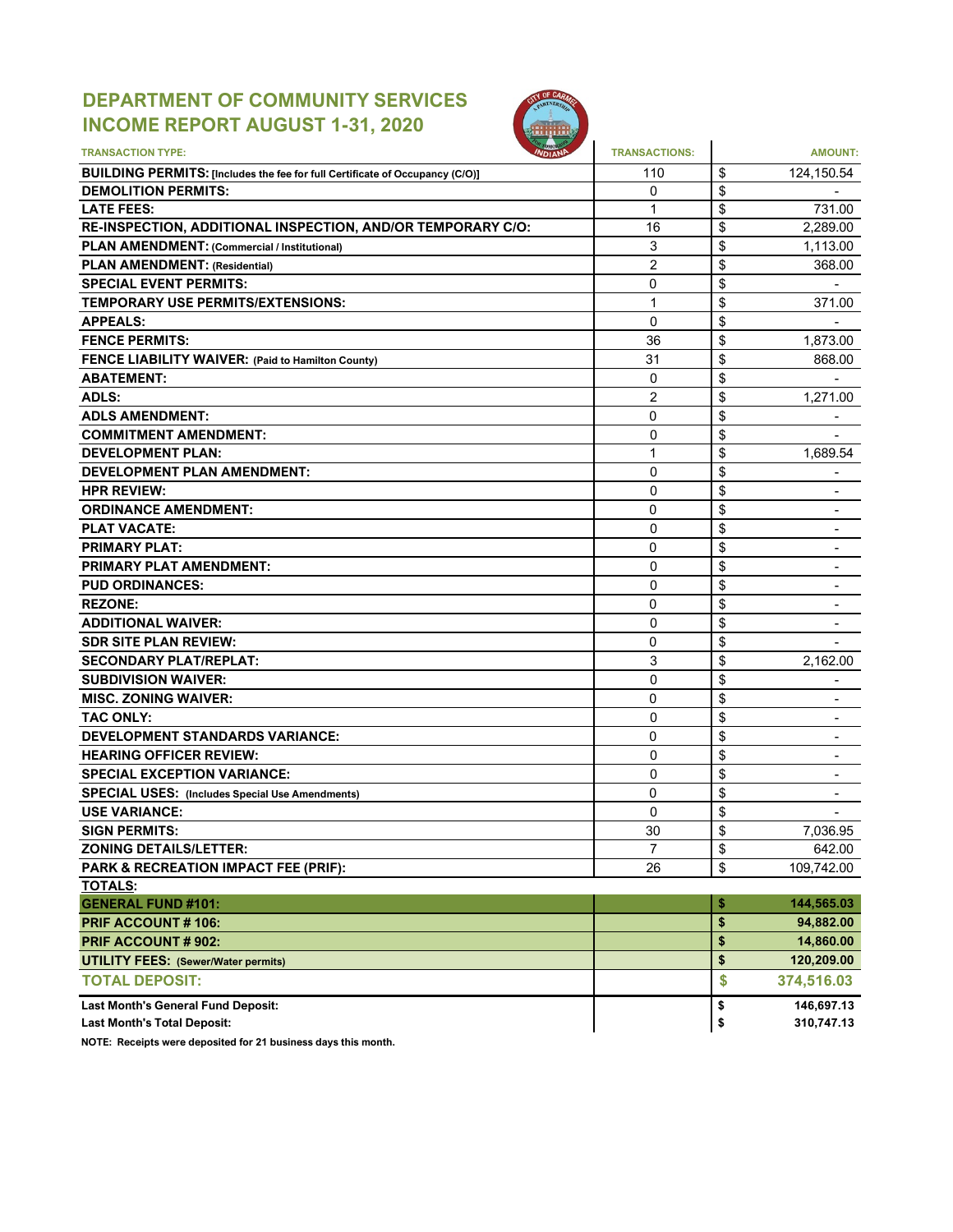**Page 1**

### Date: 9/1/2020

| Issue              | Status                         | Permit NO                    | Lot                          | Subdivision                                 | Property Address                                                 | Permit Type Description                 | Estimated                    | Sq Ft             | <b>Contact Name</b>                                             | <b>Contact Address</b>                 | Contact City, State Zip              | Property Owner (as listed per applicant)     | Owner Address                                      | Owner City, State Zip                |
|--------------------|--------------------------------|------------------------------|------------------------------|---------------------------------------------|------------------------------------------------------------------|-----------------------------------------|------------------------------|-------------------|-----------------------------------------------------------------|----------------------------------------|--------------------------------------|----------------------------------------------|----------------------------------------------------|--------------------------------------|
| Date               |                                |                              |                              |                                             |                                                                  |                                         | Cost of                      |                   |                                                                 |                                        |                                      |                                              |                                                    |                                      |
|                    |                                |                              |                              |                                             |                                                                  |                                         | Constructic                  |                   |                                                                 |                                        |                                      |                                              |                                                    |                                      |
| 8/3/2020   ISSUED  |                                | B-2020-00248                 |                              | <b>BAYHILL</b>                              | 5066 SUGAR CAY CT, CAR, IN, 46033                                | <b>RES - REMODEL</b>                    | \$100,000.0                  |                   | 3,330.00 Marissa Doner                                          | 5335 Winthrop Ave A                    | Indianapolis, IN 46220               | Brian & Stephanie Brechbuhl                  | 5066 Sugar Cay Ct                                  | Carmel, IN 46033                     |
|                    | ISSUED                         | B-2020-00599                 |                              | RIDGE AT THE LEGACY, THE                    | 14557 INTEGRITY CT, CARMEL, 46033                                | <b>RES - SGNLFAM</b>                    | \$200,000.00                 | $5,640.00$ lennar |                                                                 | 9025 N River Road                      | INDY, IN 46240                       | Lennar                                       | 9025 N RIver Road                                  | INDY, IN 46240                       |
|                    | ISSUED                         | PB 20020067                  |                              |                                             | 40 WILDWOOD DR                                                   | <b>RES - REMODEL</b>                    | \$63,500.00                  | 190.00            |                                                                 |                                        |                                      | LEW, PAUL & WANDA JEAN                       | 40 WILDWOOD DR                                     | ARMEL, IN 46032:                     |
| 8/4/2020   ISSUED  |                                | B-2020-00521                 |                              |                                             | 11301 N MERIDIAN ST, CARMEL, 46032                               | COMM - REMODEI                          | \$32,300.00                  |                   | 582.00 Jeff Magee                                               | 429 North Pennsylvania St. – Suite 109 | Indianapolis, IN 46204               | Liberty Fund                                 | 11301 N. Meridian Street                           | Carmel, IN 46032                     |
|                    | ISSUED                         | B-2020-00615<br>B-2020-00619 |                              | KINGSWOOD                                   | 4984 HUNTINGTON DR, CARMEL, 46033                                | <b>RES - REMODEL</b>                    | \$35,000.00                  |                   | 900.00 Page Construction Services, LLC                          | 505 Dorchester Drive                   | Noblesville, IN 46062                | Justin & Kelli Sims                          | 4984 Huntington Drive                              | Carmel, IN 46033                     |
|                    | <b>ISSUED</b><br><b>ISSUED</b> |                              |                              | CEDAR LAKE                                  | 1482 ROHRER RD, CAR, 46032                                       | RES - POOL                              | \$60,773.00                  |                   | 720.00 Family Leisure                                           | 11811 Pendleton Pike                   | Indianapolis, IN 46236               | Tom Scott                                    | 1482 Rohrer Rd.                                    | Carmel, IN 46032                     |
| 8/5/2020   ISSUED  |                                | B-2020-00660<br>B-2020-00398 |                              | LONG BRANCH ESTATES                         | 1680 SWEEPING RIDGE DR, ZIO, 46077<br>10 W CARMEL DR, CAR, 46032 | RES - DECK                              | \$15,000.00                  |                   | 256.00 Craig Carlson<br>806.00 Claudio Bertolini                | 2345 West 141st Street, Suite BYL      | Carmel, IN 46074<br>Carmel, IN 46032 | John and Sheila Flatt<br>Agora Partners, LLC | 11680 Sweeping Ridge Drive<br>10 West Carmel Drive | Zionsville, IN 46077                 |
|                    |                                |                              |                              | CARMEL DEVELOPMENT II<br><b>SUBDIVISION</b> |                                                                  | COMM - ADDITION                         | \$86,000.00                  |                   |                                                                 | 12958 Brighton Ave                     |                                      |                                              |                                                    |                                      |
|                    | ISSUED                         | B-2020-00401                 |                              |                                             | 620 N RANGELINE RD, CARMEL, 46032                                | COMM - REMODEL                          | \$70,000.00                  |                   | $1,448.00$ Joe Getchell                                         | 11333 N Gray Road                      | Carmel, IN 46033                     | Keith Tyner                                  | 7598 Timber Springs Drive                          | ishers, IN 46038                     |
|                    | ISSUED                         | B-2020-00603                 |                              | BUCKHORN                                    | 13792 STONE DR, CARMEL, 46032                                    | <b>RES - POOL</b>                       | \$82,000.00                  |                   | 1,292.00 Pools of Fun                                           | 3891 Clarks Creek Rd.                  | Plainfield, IN 46168                 | Jeremy Richardson                            | 13792 Stone Dr.                                    | Carmel, IN 46032                     |
|                    | <b>ISSUED</b>                  | B-2020-00616                 |                              | <b>CLAYBOURNE</b>                           | 13159 SALAMONE WAY, CARMEL, 46074                                | <b>RES - ACCSTRCT</b>                   | \$47,000.00                  |                   | 288.00 Stacy Elmore - SEE Home Improvements                     | 15480 Herriman Blvd                    | Nobleville, IN 4660                  | <b>Tim Blanton</b>                           | 13159 Salamone Way                                 | armel, IN 46074                      |
|                    | ISSUED                         | B-2020-00630                 |                              | WOODSIDE AT WEST CLAY                       | 13699 SOUNDVIEW PL, CAR, 46032                                   | <b>RES - SGNLFAM</b>                    | \$400,000.00                 |                   | 2,566.00 David Weekley Homes                                    | 9310 N Meridiian Street STE 100        | Indianapolis, IN 46260               | Weekley Homes LLC                            | 9310 N Meridiian Street STE 100                    | ndianapolis, IN 46260                |
|                    | ISSUED                         | B-2020-00648                 | 904                          | VILLAGE OF WESTCLAY                         | 2370 BLISLAND ST, CAR, 46032                                     | RES - DECK                              | \$15,000.00                  |                   | 200.00 BPI Outdoor Living                                       | 7802 E 88th Street                     | Indianapolis, IN 46256               | Kent & Sandra Ray                            | 2370 Blisland Street                               | CArmel, IN 46032                     |
|                    | ISSUED                         | B-2020-00665                 |                              | JACKSONS GRANT ON WILLIAMS                  | 473 NORTHVALE BLVD, CARMEL, 46032                                | COMM - ELECTRICAL                       |                              |                   | Matt Harlan with Republic Development                           | 13578 E. 131st Street, Suite 200       | Fishers, IN 46037                    | Republic Development                         | 13578 E. 131st Street, Suite 200                   | Fishers, IN 46037                    |
|                    |                                |                              |                              | CREEK                                       |                                                                  |                                         |                              |                   |                                                                 |                                        |                                      |                                              |                                                    |                                      |
|                    | ISSUED                         | B-2020-00701                 | $16-10-2$<br>$9 - 04 - 02 -$ | <b>BROOKSHIRE NORTH</b>                     | 12759 BROOKSHIRE PKY, CARMEL, 46033                              | <b>RES - ELECTRICAL</b>                 |                              |                   | John Govin                                                      | 12759 Brookshire Pkwy                  | Carmel, IN 46033                     | John Govin                                   | 12759 Brookshire Pkwy                              | Carmel, IN 46033                     |
|                    |                                |                              | 016,000                      |                                             |                                                                  |                                         |                              |                   |                                                                 |                                        |                                      |                                              |                                                    |                                      |
|                    | ISSUED                         | PB_20020025                  | 10048                        |                                             | 12633 TEABERRY LN                                                | <b>RES - REMODEL</b>                    | \$10,000.00                  | 980.00            |                                                                 |                                        |                                      | CACULA, LENIO                                | 12633 TEABERRY LN                                  | CARMEL, IN 46032                     |
|                    | ISSUED                         | B-2020-00704                 |                              | WINDSOR GROVE                               | 2425 LONDONBERRY BLVD, CARMEL, 46032                             | <b>RES - ELECTRICAL</b>                 |                              |                   | Daniel Obert                                                    | 8699 W 800 N                           | Indpls, IN 46259-9402                | Daniel Harris                                | 2425 LOndonberry Blvd                              | Carmel, In 46032                     |
| 8/6/2020   ISSUED  |                                | B-2020-00608                 |                              | SUNRISE ON THE MONON                        | 1488 EVENSTAR BLVD, INDIANAPOLIS, 46280                          | <b>RES - SGNLFAM</b>                    | \$301,430.00                 |                   | 1,600.00 Old Town Design Group                                  | 1132 S. Rangeline Rd. Suite 200        | Carmel, IN 46032                     | George & Lisa Sheraw                         | 14914 Riverdale Ct. APT 11                         | Carmel, IN 46033                     |
|                    | ISSUED                         | B-2020-00690                 |                              | VILLAGE OF WESTCLAY                         | 12649 TREATY LINE ST, CARMEL, 46032                              | COMM - ELECTRICAL                       |                              |                   | <b>Charles Ryerson</b>                                          | 10652 Denandra Drive                   | Zionsville, IN 46077                 | Village of West Clay HOA                     | 12884 Broad Street                                 | Carmel, IN 46032                     |
|                    | ISSUED                         | B-2020-00698                 |                              |                                             | E 96TH ST & HAVERSTICK RD                                        | COMM - ELECTRICAL                       |                              |                   |                                                                 |                                        |                                      | City of Carmel                               | 1 Civic Sq                                         | Carmel, IN 46032                     |
|                    | ISSUED                         | B-2020-00700                 |                              |                                             | 12999 PENNSYLVANIA ST, CARMEL, 46032                             | COMM - ELECTRICAL                       |                              |                   | Edwards Electrical & Mechanical, Inc.                           | 2350 N. Shadeland Avenue               | Indianapolis, IN 46219               | <b>HCR Manor Care</b>                        | 12999 N. Pennsylvania Street                       | Carmel, IN 46032                     |
|                    | ISSUED                         | F-2020-00238                 |                              | RIDGE AT THE LEGACY, THE                    | 6802 PULASKI CT, CAR, 46033                                      | <b>FENCE - NEW</b>                      |                              |                   | Bullseye Fence Design, Inc.                                     | PO Box 941                             | Noblesville, IN 46061                | Christopher Mason / Jennifer Jones           | 6802 pulaski ct                                    | Carmel, IN 46033                     |
| 8/7/2020   ISSUED  |                                | B-2020-00432                 | 1309                         | JACKSONS GRANT ON WILLIAMS<br>CREEK         | 533 MENDENHALL DR, CAR, 46032                                    | <b>RES - SGNLFAM</b>                    | \$899,630.00                 |                   | 5,819.00 Old Town Design Group                                  | 1132 S. Rangeline Rd. Suite 200        | Carmel, IN 46032                     | Christina & Shanner Drake                    | 3220 Eden Park Dr.                                 | Carmel, IN 46033                     |
|                    | ISSUED                         | F-2020-00216                 |                              | WOODLAND SPRINGS                            | 11419 ROLLING SPRINGS DR, CARMEL, 46033                          | <b>FENCE - NEW</b>                      |                              |                   | <b>Quality Fence</b>                                            | 5105 Southeastern Ave                  | Indianapolis, IN 46203               | Kara Schmalz                                 | 11419 Rolling Springs Drive                        | Carmel, IN 46033                     |
|                    | <b>ISSUED</b>                  | F-2020-00228                 |                              | VILLAGE OF WESTCLAY                         | 1886 BROUGHTON ST                                                | <b>FENCE - NEW</b>                      |                              |                   |                                                                 |                                        |                                      | Brad & Heather Witter                        | 1886 Broughton Street                              | Carmel, IN 46032                     |
|                    | <b>ISSUED</b>                  | B-2020-00706                 |                              | NORTHRIDGE                                  | 410 E 103RD ST, IND, 46280                                       | <b>RES - ELECTRICAL</b>                 |                              |                   | Chris Hinesley                                                  | 6482 Lakeland Blvd                     | Indianapolis, IN 46234               | Holly Harris                                 | $410\to103$ rd St                                  | Indianapolis, IN 46280               |
| 8/10/2020   ISSUED |                                | B-2020-00573                 |                              | SPRING FARMS                                | 401 JOSEPH WAY, CARMEL, 46032                                    | <b>RES - DECK</b>                       | \$35,000.00                  |                   | 1,400.00 Z&P Remodeling LLC                                     | 5342 N. Keystone Ave                   | Indianapolis, IN 46220               | Tim Lankford                                 | 401 Joseph Way                                     | Carmel, IN 46032                     |
|                    | <b>ISSUED</b>                  | B-2020-00591                 |                              | GRANDIN HALL                                | 5331 RANDOLPH CRESCENT DR, CAR, 46033                            | <b>RES - POOL</b>                       | \$80,000.00                  |                   | 1,250.00 Daniel Majestic                                        | 5245 Elmwood Ave                       | Indianapolis, IN 46203               | CW and Jill Raines                           | 5331 Randolph Crescent Drive                       | Carmel, IN 46033                     |
|                    | <b>ISSUED</b>                  | B-2020-00651                 |                              | OVERLOOK AT THE LEGACY, THE                 | 7241 DELMONT DR, CARMEL, 46033                                   | <b>RES - SGNLFAM</b>                    | \$200,000.00                 |                   | 4,438.00 Mandy Waldrup                                          |                                        |                                      | Drees Homes                                  | 900 East 96th Street                               | ndianapolis, IN 46240                |
|                    | <b>ISSUED</b>                  | F-2020-00243                 |                              | <b>SMOKEY RIDGE</b>                         | 3215 SMOKEY RIDGE LN                                             | <b>FENCE - NEW</b>                      |                              |                   |                                                                 |                                        |                                      | Mohammed Siddiqui                            | 3215 Smokey Ridge Lane                             | Carmel, IN 46033                     |
| 8/11/2020 ISSUED   |                                | B-2020-00473                 |                              | SUMMERLAKES                                 | 1826 SUMMERLAKES CT, CARMEL, 46032                               | <b>RES - REMODEL</b>                    | \$70,000.00                  |                   | 200.00 Brad Bobich                                              |                                        |                                      | <b>Brad Bobich</b>                           | 1826 Summerlakes Court                             | Carmel, IN 46032                     |
|                    | ISSUED                         | B-2020-00524                 |                              | RIDGE AT THE LEGACY, THE                    | 6817 FELTON WAY, CARMEL, 46033                                   | <b>RES - SGNLFAM</b>                    | \$200,000.00                 |                   | $6,218.00$ Brent Bennett                                        |                                        |                                      | Lennar                                       | 9025 n river rd                                    | INDY, IN 46240                       |
|                    | ISSUED                         | B-2020-00535                 |                              | RIDGE AT THE LEGACY, THE                    | 6805 FELTON WAY, CARMEL, 46033                                   | <b>RES - SGNLFAM</b>                    | \$200,000.00                 | $6,246.00$ Lennar |                                                                 | 9025 River road                        | INDY, IN 46240                       | Lennar                                       | 9025 River Road                                    | INDY, IN 46240                       |
|                    | ISSUED                         | B-2020-00623                 |                              | HAMLET AT JACKSONS GRANT,                   | 12103 SIGILLARY WAY, CARMEL, 46032                               | <b>RES - TWNHOUSE</b>                   | \$455,000.00                 |                   | 3,072.00 Homes by McKenzie INC                                  | 4631 Lisborn Drive                     | Carmel, IN 46033                     | Homes by McKenzie INC                        | 4631 Lisborn Drive                                 | Carmel, IN 46033                     |
|                    |                                |                              |                              | THF                                         |                                                                  |                                         |                              |                   |                                                                 |                                        |                                      |                                              |                                                    |                                      |
|                    | ISSUED                         | B-2020-00670                 |                              |                                             | 10830 N MICHIGAN RD, ZIONSVILLE, 46077                           | COMM - COMAMEND                         |                              |                   | Harrison Massonne                                               | 11787 Lantern Road                     | Fishers, IN 46038                    | Anthony Zerrer                               | 4653 Trueman Blvd., Suite 100                      | Hilliard, OH 43026                   |
|                    | ISSUED                         | B-2020-00679                 |                              |                                             | 11711 COLLEGE AVE, #146, CAR, 46032                              | COMM - COMAMEND                         |                              |                   | Rhonda Bates                                                    | 11051 Village Square Lane              | Fishers, IN 46038                    | 11711 N. College, LLC                        | 11711 N. College Avenue                            | Carmel, IN 46032                     |
|                    | <b>ISSUED</b><br><b>ISSUED</b> | F-2020-00236<br>F-2020-00244 |                              | SPRING FARMS<br>CAMDEN WALK                 | 403 LOIS WAY, CARMEL, 46032<br>2760 SILVER OAKS DR               | <b>FENCE - NEW</b>                      |                              |                   | Amerifence                                                      | 4340 Hull Street                       | Indianapolis, in 46226               | Richard Wagner<br>Cheryl & Chris Doggett     | 403 Lois Way<br>2760 Silver Oaks Drive             | Carmel, IN 46032<br>Carmel, IN 46032 |
| 8/12/2020   ISSUED |                                | B-2020-00479                 |                              | WESTMONT                                    | 4055 FINNHORSE DR, CAR, 46032                                    | <b>FENCE - NEW</b><br><b>RES - DECK</b> |                              |                   |                                                                 | 14055 Finnhorse Dr                     | Carmel, IN 46032                     | Soujanya Billa                               | 14055 Finnhorse Dr                                 | Carmel, IN 46032                     |
|                    | ISSUED                         | B-2020-00511                 |                              | <b>SIMEON HAWKINS</b>                       | 110 W MAIN ST #135, CAR, 46032                                   | COMM - REMODEL                          | \$413,000.00<br>\$644,420.00 |                   | 3,500.00 Soujanya Billa<br>7,747.00 Keystone Construction Group | 47 S Pennsylvania St, 10th fl,         | Indianapolis, IN 46204               | Carmel Lofts LLC                             | 47 S Pennsylvania St, 10th fl,                     | Indianapolis, IN 46204               |
|                    | ISSUED                         | B-2020-00553                 | 142                          | <b>GRAMERCY WEST</b>                        | 923 TEMPLETON DR, CARMEL, 46032                                  | RES - SGNLFAM                           | \$287,000.00                 |                   | 1,893.00 David Weekley Homes                                    | 9310 N. Meridian Suite 100             | Indianapolis, IN 46260               | Weekley Homes LLC                            | 1111 North Oak Rd                                  | Jouston, TX 77055                    |
|                    | ISSUED                         | B-2020-00555                 |                              | <b>GRAMERCY WEST</b>                        | 568 LAGERFIELD DR, CARMEL, 46032                                 | RES - SGNLFAM                           | \$215,000.00                 |                   | 1,699.00 David Weekley Homes                                    | 9310 N. Meridian Suite 100             | Indianapolis, IN 46260               | Weekley Homes LLC                            | 1111 North Post Oak Rd.                            | Iouston, TX 77055                    |
|                    | ISSUED                         | B-2020-00567                 |                              | WOODSIDE AT WEST CLAY                       | 13739 WOODSIDE HOLLOW DR, CARMEL,                                | RES - SGNLFAM                           | \$449,991.00                 |                   | 2,730.00 David Weekley Homes                                    | 9310 N Meridiian Street STE 100        | Indianapolis, IN 46260               | Weekley Homes, LLC                           | 9310 N Meridiian Street STE 100                    | Indianapolis, IN 46260               |
|                    |                                |                              |                              |                                             | 6032                                                             |                                         |                              |                   |                                                                 |                                        |                                      |                                              |                                                    |                                      |
|                    | <b>ISSUED</b>                  | B-2020-00579                 |                              | MEADOWS AT THE LEGACY, THE                  | 14051 KNIGHTSTOWN DR W, CARMEL, 46033                            | <b>RES - REMODEL</b>                    | \$47,750.00                  |                   | 750.00 Case Desgn Remodeling                                    | 99 East Carmel Drive                   | Carmel, in 46032                     | Dana and Mitchell Goldman                    | 14051 Knightstown Drive West                       | armel, in 46033                      |
|                    | <b>ISSUED</b>                  | B-2020-00607                 | 1333                         | <b>VILLAGE OF WESTCLAY</b>                  | 12978 PETIGRU DR, CARMEL, 46032                                  | <b>RES - TWNHOUSE</b>                   | \$195,000.00                 |                   | $2,500.00$ Onyx and East                                        | 1828 Central Avenue, STE 100           | Indianapolis, IN 46202               | Onyx and East                                | 1828 Central Avenue, STE 100                       | Indianapolis, IN 46202               |
|                    | ISSUED                         | B-2020-00609                 | 1334                         | <b>VILLAGE OF WESTCLAY</b>                  | 12976 PETIGRU DR, CARMEL, 46032                                  | <b>RES - TWNHOUSE</b>                   | \$195,000.00                 |                   | 2,065.00 Levi Bernstein                                         | 1828 Central Avenue, STE 100           | Indianapolis, IN 46202               | Levi Bernstein                               | 1828 Central Avenue, STE 100                       | Indianapolis, IN 46202               |
|                    | ISSUED                         | B-2020-00610                 | 1335                         | <b>VILLAGE OF WESTCLAY</b>                  | 12974 PETIGRU DR                                                 | <b>RES - TWNHOUSE</b>                   | \$195,000.00                 |                   | $2,500.00$ Onyx and East                                        | 1828 Central Avenue, STE 100           | Indianapolis, IN 46202               | Onyx and East                                | 1828 Central Avenue, STE 100                       | Indianapolis, IN 46202               |
|                    | <b>ISSUED</b>                  | B-2020-00612                 |                              | <b>SUTTON PLACE</b>                         | 11355 ROYAL PL, CAR, 46032                                       | RES - POOL                              | \$64,000.00                  |                   | 962.00 Daniel Majestic                                          | 5245 Elmwood Ave                       | Indianapolis, IN 46203               | <b>Bill and Melanie Wissel</b>               | 11355 Royal Place                                  | Carmel, IN 46032                     |
|                    | <b>ISSUED</b>                  | B-2020-00643                 |                              | <b>SURFWOOD HEIGHTS</b>                     | 1516 NORRISTON DR, IND, 46280                                    | RES - ACCSTRCT                          | \$26,000.00                  |                   | 840.00 Claude Wood                                              | 1516 Norriston Drive                   | Indianapolis, IN 46280               | Linda Wood                                   | 1516 Norriston Drive                               | ndianapolis, IN 46280                |
|                    | ISSUED                         | B-2020-00677                 |                              | 1430 W CARMEL DRIVE SHOPPES                 | 1430 W CARMEL DR #120, CARMEL, 46032                             | <b>COMM - NWTENFIN</b>                  | \$70,000.00                  |                   | 1,200.00 Skip Frantz                                            | 13826 Adios Pass                       | Carmel, IN 46032                     | Alexa Woods                                  | 500 E 96th St suite 100                            | Indianapolis, IN 45240               |
|                    |                                |                              | Carmel<br>DR Suite           |                                             |                                                                  |                                         |                              |                   |                                                                 |                                        |                                      |                                              |                                                    |                                      |
|                    |                                |                              | 120                          |                                             |                                                                  |                                         |                              |                   |                                                                 |                                        |                                      |                                              |                                                    |                                      |
|                    | <b>ISSUED</b>                  | F-2020-00232                 |                              | WESTMONT                                    | 1535 GOTLAND DR, CARMEL, 46032                                   | <b>FENCE - NEW</b>                      |                              |                   | Ameri-Fence                                                     | 4340 Hull Street                       | Indianapolis, IN 46226               | William Howard                               | Howard                                             | 1535 Gotland Drive, IN               |
|                    | <b>ISSUED</b>                  | F-2020-00237                 |                              | SHADOW WOOD                                 | 14479 CARLOW RUN, CARMEL, 46074                                  |                                         |                              |                   | Mike Speek Jr (Amerifence)                                      | 4340 Hull Street                       | Indianapolis, IN 46226               |                                              | 14479 Carlow Run                                   | 16032<br>Carmel, IN 46074            |
|                    | <b>ISSUED</b>                  | F-2020-00246                 |                              | <b>BAYHILL</b>                              | 12578 Sandstone Run                                              | <b>FENCE - NEW</b><br>FENCE - NEW       |                              |                   |                                                                 |                                        |                                      | Desserea George<br>Julius McQueen            | 12578 Sandstone Run                                |                                      |
|                    | ISSUED                         | F-2020-00247                 |                              | JACKSONS GRANT ON WILLIAMS                  | 1157 WESTVALE DR                                                 | <b>FENCE - NEW</b>                      |                              |                   |                                                                 |                                        |                                      | Mark Meier                                   | 1157 Westvale Drive                                | Carmel, IN 46032                     |
|                    |                                |                              |                              | CREEK                                       |                                                                  |                                         |                              |                   |                                                                 |                                        |                                      |                                              |                                                    |                                      |

**Total Permits: 162 Total Estimated Cost of Construction: \$34,789,764.88 Total Sq.Ft.: 448,533.30**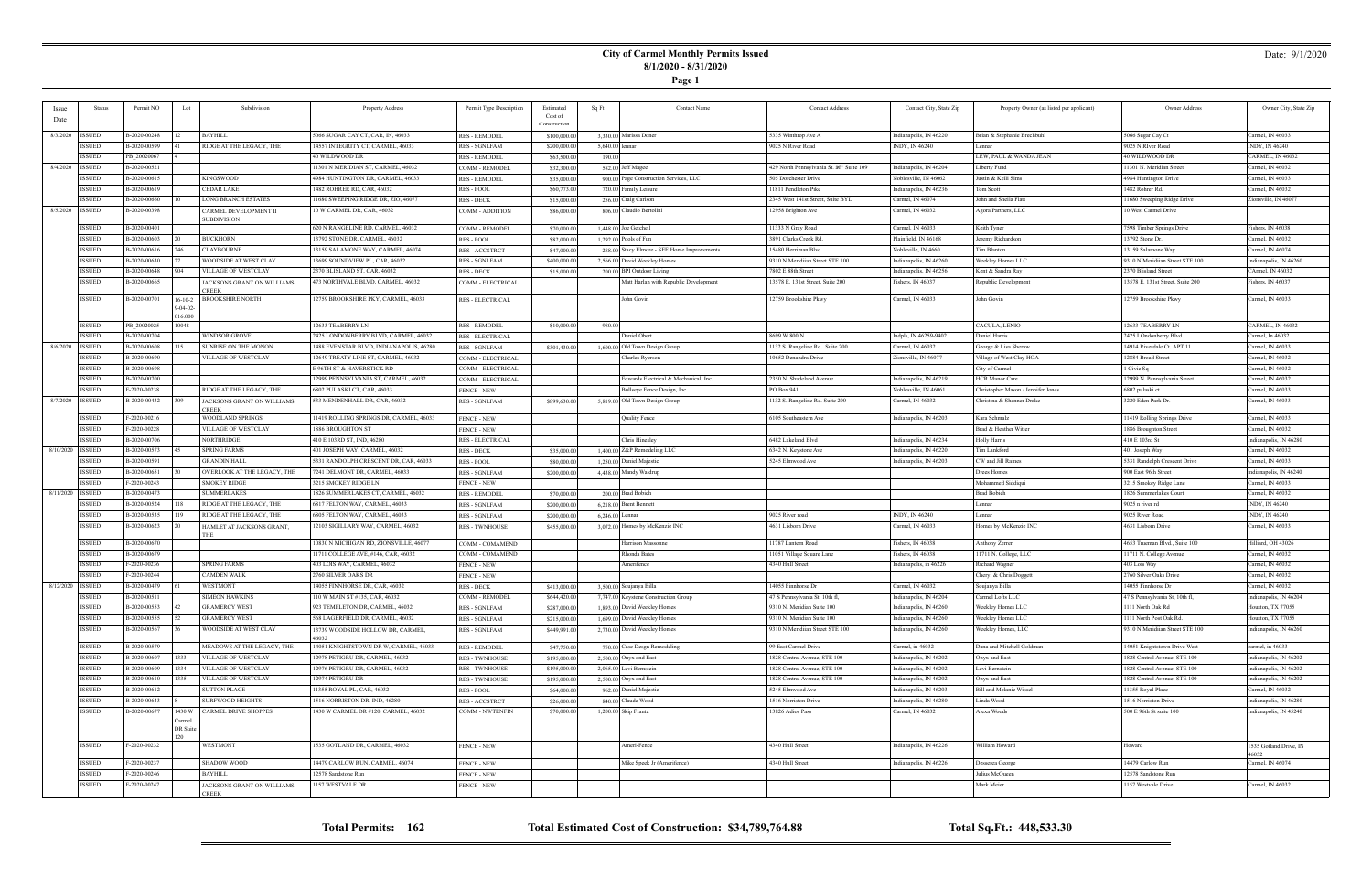### Date: 9/1/2020

|                    | <b>Status</b>      | Permit NO    | Lot     | Subdivision                         | Property Address                           | Permit Type Description          | Estimated     | Sq Ft | Contact Name                                          | <b>Contact Address</b>           | Contact City, State Zip | Property Owner (as listed per applicant) | Owner Address                       | Owner City, State Zip |
|--------------------|--------------------|--------------|---------|-------------------------------------|--------------------------------------------|----------------------------------|---------------|-------|-------------------------------------------------------|----------------------------------|-------------------------|------------------------------------------|-------------------------------------|-----------------------|
|                    |                    |              |         |                                     |                                            |                                  | Cost of       |       |                                                       |                                  |                         |                                          |                                     |                       |
|                    |                    |              |         |                                     |                                            |                                  |               |       |                                                       |                                  |                         |                                          |                                     |                       |
| 8/13/2020          | <b>ISSUED</b>      | B-2020-00568 |         | AUMANS ADDITION                     | 1041 AUMAN DR W, CARMEL, 46032             | <b>RES - ADDITION</b>            | \$55,000.0    |       | $3,000.00$ Jeff Rogers                                | 1319 Citation Cir E              | Lebanon, In 46052       | Diane & Patrick Morton                   | 1041 Auman W DR                     | Carmel, In 46032      |
|                    | ISSUED             | B-2020-00594 |         | WATERFRONT OF WEST CLAY             | 4233 PRAIRIE FALCON DR, ZIONSVILLE,        | <b>RES - SGNLFAM</b>             | \$946,378.88  |       | 5,362.00 Paul Shoopman Home Building Group, Inc.      | 11731 Cold Creek Court           | Zionsville, IN 46077    | Paul Shoopman                            | 11731 Cold Creek Court              | Zionsville, IN 46077  |
|                    | <b>ISSUED</b>      | B-2020-00653 |         | BROOKS LANDING AT PRAIRIE           | 13116 BROOKS LANDING PL, CARMEL, 46033     | RES - POOL                       | \$65,000.00   |       | 1,536.00 Pools of Fun                                 | 3891 Clarks Creek Rd.            | Plainfield, IN 46168    | Stan Crisci                              | 13116 Brooks Landing Place          | Carmel, IN 46033      |
|                    |                    |              |         | VIEW                                |                                            |                                  |               |       |                                                       |                                  |                         |                                          |                                     |                       |
|                    | <b>ISSUED</b>      | B-2020-00673 |         | <b>GRAMERCY WEST</b>                | 913 TEMPLETON DR, CARMEL, 46032            | <b>RES - SGNLFAM</b>             | \$287,200.0   |       | 1,441.00 David Weekley Homes                          | 9310 N. Meridian Suite 100       | Indianapolis, IN 46260  | Weekley Homes LLC                        | 1111 North Post Oak Rd              | Houston, TX 77055     |
|                    | <b>ISSUED</b>      | B-2020-00741 |         | <b>MERIDIAN MEADOWS</b>             | 226 PAM RD, INDIANAPOLIS, 46280            | <b>RES - ELECTRICAL</b>          |               |       | Brian Harmeson                                        | 11403 Central Dr E               | Carmel, IN 46032        | Rebecca Lester                           | 226 Pam Rd                          | Carmel, IN 46032      |
| 8/14/2020          | ISSUED             | B-2020-00526 |         |                                     | 600 E 96th St                              | COMM - REMODEI                   | \$300,252.0   |       | 5,000.00 Design & Build Corporation                   | PO Box 863                       | Fishers, IN 46038       | Parkwood Six LLC                         |                                     |                       |
|                    | <b>ISSUED</b>      | B-2020-00557 |         | <b>GRAMERCY WEST</b>                | 560 LAGERFIELD DR, CAR, 46032              | <b>RES - SGNLFAM</b>             | \$254,000.0   |       | 1,632.00 David Weekley Homes                          | 9310 N. Meridian Suite 100       | Indianapolis, IN 46260  | <b>Weekley Homes LLC</b>                 | 1111 Post Oak Rd                    | Houston, TX 77055     |
|                    | ISSUED             | B-2020-00570 |         |                                     | 4755 E 126TH ST, CARMEL, 46033             | COMM - REMODEI                   | \$2,300,000.0 |       | 44,957.00 Alt Construction, LLC                       | 10650 Bennett Parkway, Suite 200 | Zionsville, IN 46077    | Brookshire Village Properties, LLC       | 6000 Spring Mill Road               | ndianapolis, IN 46228 |
|                    | <b>ISSUED</b>      | B-2020-00635 | 242     | <b>SHELBORNE GREENE</b>             | 9610 TURNBERRY CT, CARMEL, 46032           | <b>RES - DECK</b>                | \$8,000.0     |       | 400.00 Alison Shull                                   | 9610 Turnberry Ct.               | Carmel, IN 46032        | Alison Shull                             | 9610 Turnberry Ct.                  | Carmel, IN 46032      |
|                    | <b>ISSUED</b>      | F-2020-00203 |         | <b>CLAY SPRINGS</b>                 | 1347 CLAY SPRING DR, CARMEL, 46032         | <b>FENCE - NEW</b>               |               |       | Cameron Fence Builders                                | 7828 Zionsville Road             | Indianapolis, IN 46268  | Joseph and Jennifer Godar                | 1347 Clay Spring Dr.                | Carmel, IN 46032      |
|                    | ISSUED             | B-2020-00644 |         | <b>BRIAR CREEK</b>                  | 10379 LAKESHORE DR E, CARMEL, 46033        | <b>RES - ADDITION</b>            | \$28,000.00   |       | 165.00 Centennial Consturction & Remodeling Services, | 940 3rd Ave SW                   | Carmel, IN 46032        | Aaron & Melissa Koenig                   | 10379 Lakeshore Dr E                | Carmel, IN 46033      |
|                    | <b>ISSUED</b>      | B-2020-00650 |         | OVERLOOK AT THE LEGACY, THE         | 7239 DELMONT DR, CARMEL, 46033             | <b>RES - SGNLFAM</b>             | \$200,000.00  |       | 2,949.00 Mandy Waldrup                                |                                  |                         | Drees Homes                              | 900 East 96th Street                |                       |
|                    | ISSUED             | B-2020-00657 |         | HERITAGE AT SPRING MILL             | 418 HERITAGE TERRACE LN, CARMEL, 46032     | <b>RES - SGNLFAM</b>             | \$536,000.0   |       | $6,056.00$ Pulte Homes                                | 11590 N. Meridian St. #530       | Carmel, IN 46032        | Pulte Homes of Indiana, LLC              | 11590 N. Meridian St. #530          | Carmel, IN 46032      |
|                    | <b>ISSUED</b>      | F-2020-00230 |         | <b>SPRING CREEK</b>                 | 5377 RIPPLING BROOK WAY, CARMEL, 46033     | <b>FENCE - NEW</b>               |               |       | Zach McFarland with Amerifence                        | 4340 Hull Street                 | Indianapolis, IN 46226  | Alexis Mayhew                            | 5377 Ripplingbrook Way              | Carmel, IN 46033      |
|                    | 8/17/2020   ISSUED | B-2020-00379 |         |                                     | 949 W 136TH ST, CARMEL, 46032              | <b>RES-ACCSTRCT</b>              | \$20,000.00   |       | 1,400.00 Yvelina Ivanova                              | 949 W 136st                      | Carmel, IN 46032        | Yvelina Ivanova                          | 949 W 136st                         | Carmel, IN 46032      |
|                    | ISSUED             | B-2020-00571 | 123     | <b>CLAYBOURNE</b>                   | 3663 EARHART DR, CARMEL, 46074             | <b>RES - DECK</b>                | \$3,000.0     |       | 400.00 Li Fu                                          |                                  |                         | Li Fu                                    | 3663 earhart drive                  | Carmel, IN 46074      |
|                    | <b>ISSUED</b>      | F-2020-00187 |         | <b>TRAILS AT HAYDEN RUN</b>         | 3120 FRAMINGHAM LN                         | <b>FENCE - NEW</b>               |               |       |                                                       |                                  |                         | Marie Sleet                              | 3120 Framingham Ln                  | Carmel, IN 46074      |
|                    | ISSUED             | B-2020-00675 |         | JACKSONS GRANT ON WILLIAMS          | 1199 WESTVALE DR, CAR, 46032               | <b>RES - SGNLFAM</b>             | \$820,000.0   |       | 6.142.00 Kristen McConnell                            | 4630 Lisborn Dr                  | Carmel, IN 46033        | John and Angela Hertig                   | 1199 Westvale Dr.                   | Carmel, IN 46032      |
|                    | ISSUED             | B-2020-00691 |         | CREEK<br><b>LONGRIDGE ESTATES</b>   | 14007 NINA DR, CARMEL, 46074               |                                  |               |       | 1,788.00 Pool of Fun                                  | 3891 Clarks Creek Rd.            | Plainfield, IN 46168    | Wilen Penha                              | 14007 Nina Dr.                      | Carmel, IN 46074      |
|                    | <b>ISSUED</b>      | F-2020-00241 |         | <b>BETHENRIDGE</b>                  | 120 OLD GRAYCE LN, CAR, 46032              | RES - POOL<br><b>FENCE - NEW</b> | \$71,000.0    |       | North Indy Fence Deck & Rail                          | 3499 Conner Street               | Noblesville, IN 46060   | Stanley and Connie Campbell              | 765 Greenford Trl N                 | Carmel, IN 46032      |
|                    | ISSUED             | B-2020-00726 |         | <b>SPRINGMILL RIDGE</b>             | 13018 SOUTHAMPTON CT, CARMEL, 46032        | <b>RES - REMODEL</b>             | \$42,000.0    |       | 250.00 CASE Design/Remodeling                         | 99 E. Carmel Drive, Suite 100    | Carmel, IN 46032        | John & Patrice Waidner                   | 13018 Southampton Court             | Carmel, IN 46032      |
| 8/18/2020   ISSUED |                    | B-2020-00613 |         | CAMDEN WALK                         | 9882 FIDDLERS CT, CARMEL, 46032            | <b>RES - SGNLFAM</b>             | \$625,000.00  |       | 6,785.00 Richard Carriger                             | 12315 Hancock St. Suite 30       | Carmel, IN 46032        | Mark Vogt                                | 12315 Hancock St. Suite 30          | Carmel, IN 46032      |
|                    | ISSUED             | F-2020-00219 |         | WOODLAND SPRINGS                    | 4 HORSESHOE LN E, CARMEL, 46033            | <b>FENCE - NEW</b>               |               |       | Glidden Fence Co                                      | PO Box 481                       | Westfield, IN 46074     | William Brennan                          | 4 Horseshoe Lane                    | Carmel, IN 46033      |
|                    | <b>ISSUED</b>      | B-2020-00668 | unknown | <b>OVERBROOK FARMS</b>              | 14429 PEMBERTON LN, CARMEL, 46074          | <b>RES - POOL</b>                | \$64,500.0    |       | 1,584.00 C-Ray Pools, LLC                             | 1415 Stanley Road                | Plainfield, IN 46168    | Rebecca Wickman                          | 14429 Pemberton Lane                | Carmel, IN 46074      |
|                    | ISSUED             | B-2020-00674 | 298     | JACKSONS GRANT ON WILLIAMS          | 1180 WESTVALE DR, CAR, 46032               | RES - POOL                       | \$45,000.00   |       | 1,012.00 Fox Pools of Indiana                         | PO Box 60                        | Westfield, IN 46074     | Girish Nair                              | 1180 Westvale                       | Carmel, IN 46032      |
|                    |                    |              |         | CREEK                               |                                            |                                  |               |       |                                                       |                                  |                         |                                          |                                     |                       |
|                    | ISSUED             | B-2020-00702 | 135     | PONDS WEST                          | 14351 QUAIL POINTE DR, CAR, 46032          | <b>RES - POOL</b>                | \$80,000.0    |       | 2,697.00 Mud Slingers Pool & Patio                    | 5575 Elmwood Ave Ste D           | Indianapolis, IN 46203  | Matthew Griffin                          | 14351 Quail pointe dr               | Carmel, IN 46032      |
| 8/19/2020   ISSUED |                    | B-2020-00589 |         | <b>BUCKHORN ESTATES</b>             | 13979 BROOKSTONE DR, CAR, 46032            | <b>RES - POOL</b>                | \$64,000.0    |       | 850.00 Daniel Majestic                                | 5245 Elmwood Ave                 | Indianapolis, IN 46203  | Kevin Modany                             | 13979 Brookstone Drive              | Carmel, IN 46032      |
|                    | ISSUED             | F-2020-00229 |         | SPRINGMILL PONDS                    | 1472 SPRINGMILL PONDS BLVD, CARMEL         | <b>FENCE - NEW</b>               |               |       | Rob Ward                                              | 21128 State Road 19              | Cicero, IN 46034        | William Yates                            | 1472 Springmill Ponds Blvd          | Carmel, IN 46032      |
|                    | <b>ISSUED</b>      | F-2020-00272 |         | <b>GRAY OAKS</b>                    | 16032<br>4785 WELLSWOOD BND, CARMEL, 46033 | <b>FENCE - NEW</b>               |               |       | Bullseye Fence Design, Inc.                           | P.O. Box 941                     | Noblesville, IN 46061   | Edmund Rapp                              | 4785 Wellswood Bend                 | Carmel, IN 46033      |
|                    | <b>ISSUED</b>      | F-2020-00275 |         | LAKESIDE PARK SUBDIVISION           | 14041 FOUR SEASONS WAY, CARMEL, 46074      | <b>FENCE - NEW</b>               |               |       | Bullseye Fence Design INC                             | PO Box 941                       | Noblesville, IN 46061   | David Airey & Christine Collins          | 14041 Four Seasons Way              | Carmel, IN 46074      |
|                    | <b>ISSUED</b>      | F-2020-00277 |         | NEWARK                              | 811 Pawnee Rd                              | <b>FENCE - NEW</b>               |               |       |                                                       |                                  |                         | <b>Steven Caress</b>                     | 811 Pawnee Rd                       | Carmel, IN 46032      |
| 8/20/2020   ISSUED |                    | B-2020-00647 |         | <b>SUMMERLAKES</b>                  | 1788 SUMMERLAKES CT, CAR, 46032            | <b>RES - POOL</b>                | \$85,750.00   |       | 800.00 Blue Haven Pools                               | Po Box 562                       | Lebanon, IN 46052       | Jessica Culnan                           | 1788 Summerlakes Ct                 | Carmel, IN 46032      |
|                    | <b>ISSUED</b>      | F-2020-00227 |         | <b>AUMANS ADDITION</b>              | 812 AUMAN DR E, CAR, 46032                 | <b>FENCE - NEW</b>               |               |       | Glidden Fence Company                                 | 17808 Spring Mill Rd             | Westfield, IN 46074     | Gregory Bernloehr                        | 812 East Auman Drive                | Carmel, IN 46032      |
|                    | <b>ISSUED</b>      | B-2020-00705 | 196     | SANCTUARY AT 116TH STREET           | 12005 SPARROW HAWK PL, ZIONSVILLE,         | <b>RES - DECK</b>                | \$12,500.00   |       | 400.00 Brian Hurt                                     | p.o. Box 2329                    | Indianapolis, IN 46206  | Shankar Ramaswamy                        | 12005 Sparrow Hawk Pl.              | Zionsville, IN 46077  |
|                    |                    |              |         |                                     | 46077                                      |                                  |               |       |                                                       |                                  |                         |                                          |                                     |                       |
|                    | ISSUED             | F-2020-00240 |         | VILLAGE OF WESTCLAY                 | 2588 BUCKLAND ST, CARMEL, 46032            | <b>FENCE - NEW</b>               |               |       | Amerifence                                            | 4340 Hull St                     | Indianapolis, IN 46226  | Aymen Kaboub                             | 2588 Buckland St                    | Carmel, IN 46032      |
|                    | ISSUED             | F-2020-00245 |         | VILLAGE OF WESTCLAY                 | 12695 VANDERHORST ST, CARMEL, 46032        | <b>FENCE - NEW</b>               |               |       | Amerifence                                            | 4340 Hull Street                 | Indianapolis, IN 46226  | Michael Kessler                          | 12695 Vanderhorst Street            | Carmel, IN 46032      |
|                    | <b>ISSUED</b>      | F-2020-00267 |         | MERIDIAN NORTH MEDICAL              | 13594 N MERIDIAN ST                        | <b>FENCE - NEW</b>               |               |       |                                                       |                                  |                         | Ricky Curry                              | 13594 N Meridian St                 | Carmel, IN 46032      |
|                    | <b>ISSUED</b>      | B-2020-00753 |         | EDGEWOOD SUBDIVISION                | 3635 TARA CT, CAR, 46074                   | <b>RES - ELECTRICAL</b>          |               |       | Jefferson Electric                                    | 2114 E Washington St             | Indianapolis, In 46201  | Ronnie Roberts                           | 3635 Tara Ct                        | Carmel, In 46074      |
|                    | <b>ISSUED</b>      | F-2020-00278 |         | MOFFITT FARM AT PRAIRIE VIEW        | 5895 WILLIAM CONNER WAY, CARMEL, 46033     | <b>FENCE - NEW</b>               |               |       | Glidden Fence Co., Inc                                | PO Box 481                       | Westfield, IN 46074     | Brian Zurawski                           | 5895 William Conner Way             | Carmel, IN 46033      |
|                    | 8/21/2020 ISSUED   | B-2020-00600 | 115     | <b>NEWARK</b>                       | 909 OSWEGO RD, CARMEL, 46032               | <b>RES - SGNLFAM</b>             | \$678,424.00  |       | 4,736.00 Old Town Design Group                        | 1132 S. Rangeline Rd. Suite 200  | Carmel, IN 46032        | Todd & Donna Jacobi                      | 2991 Topaz Lane                     | Carmel, IN 46032      |
|                    | ISSUED             | B-2020-00680 |         | <b>FOSTER ESTATES</b>               | 3111 JASON ST, CAR, 46033                  | <b>RES - DECK</b>                | \$12,000.0    |       | 144.00 Jon Garretson                                  | 20567 Deer Ridge Road            | Noblesviile, IN 46060   | Kim Harris-Nunez                         | 3111 Jason St.                      | Carmel, IN 46033      |
|                    | ISSUED             | B-2020-00686 |         | RIDGE AT THE LEGACY, THE            | 14570 INTEGRITY CT, CARMEL, 46033          | <b>RES - SGNLFAM</b>             | \$200,000.0   |       | 5,754.00 Lennar                                       | 9025 N river rd                  | INDY, IN 46240          | Lennar                                   | 9025 N River Road                   | INDY, IN 46240        |
|                    | ISSUED             | B-2020-00695 |         | JACKSONS GRANT ON WILLIAMS<br>CREEK | 488 STABLESIDE LN, CAR, 46032              | RES - SGNLFAM                    | \$574,000.0   |       | 3,775.00 Old Town Design Group                        | 1132 S. Rangeline Rd, Suite 200  | Carmel, IN 46032        | Old Town Design Group                    | 1132 S. Rangeline Rd. Suite 200     | Carmel, IN 46032      |
|                    | ISSUED             | B-2020-00723 |         | <b>GRAMERCY WEST</b>                | 903 TEMPLETON DR, CAR, 46032               | RES - SGNLFAM                    | \$292,000.0   |       | 1,996.00 David Weekley Homes                          | 9310 N. Meridian Suite 100       | Indianapolis, IN 46260  | Weekley Homes LLC                        | 1111 North Post Oak Rd              | Houston, TX 77055     |
|                    | ISSUED             | B-2020-00738 |         |                                     | 11595 N MERIDIAN ST, CARMEL, 46032         | <b>COMM - NWTENFIN</b>           | \$70,700.00   |       | 3,083.00 Rhonda Bates                                 | 11051 Village Square Lane        | Fishers, IN 46038       | CBRE                                     | 11555 N. Meridian Street, Suite 120 | Carmel, IN 46032      |
|                    | ISSUED             | F-2020-00276 |         | KINGSWOOD                           | 5008 WESTWOOD DR, CARMEL, 46033            | <b>FENCE - NEW</b>               |               |       | Awards Fence and Deck                                 | 20951 Riverwood Ave              | Noblesville, IN 46062   | Mike Polster                             | 5008 Westwood Drive                 | Carmel, IN 46033      |
|                    | <b>ISSUED</b>      | F-2020-00280 |         | <b>BROOKFIELD</b>                   | 12433 SPRINGBROOKE RUN, CARMEL, 46033      | <b>FENCE - NEW</b>               |               |       | Amerifence                                            | 4340 Hull Sreet                  | Indianapolis, IN 46226  | Melanie Bennett                          | 12433 Springbrooke Run              | Carmel, IN 46033      |
|                    | <b>ISSUED</b>      | F-2020-00281 |         | WOOD CREEK                          | 5304 Underwood Ct                          | <b>FENCE - NEW</b>               |               |       |                                                       |                                  |                         | James Kuersteiner                        | 5304 Underwood Ct.                  | Carmel, IN 46033      |
|                    | <b>ISSUED</b>      | B-2020-00792 |         | VILLAGE OF WESTCLAY                 | 1967 STANHOPE ST, CARMEL, 46032            | RES - ELECTRICAL                 |               |       | Moore Restoration                                     | 3610 Shelby St.                  | Indianapolis, IN 46227  | Christine Drury                          | 1967 Stanhope St.                   | Carmel, IN 46032      |
|                    | ISSUED             | F-2020-00284 |         | JACKSONS GRANT ON WILLIAMS          | 496 ELLIOT CREEK DR                        | FENCE - NEW                      |               |       |                                                       |                                  |                         | Homes By Mckenzie                        | 4631 Lisborn Drive                  | Carmel, IN 46033      |
|                    |                    |              |         | CREEK                               |                                            |                                  |               |       |                                                       |                                  |                         |                                          |                                     |                       |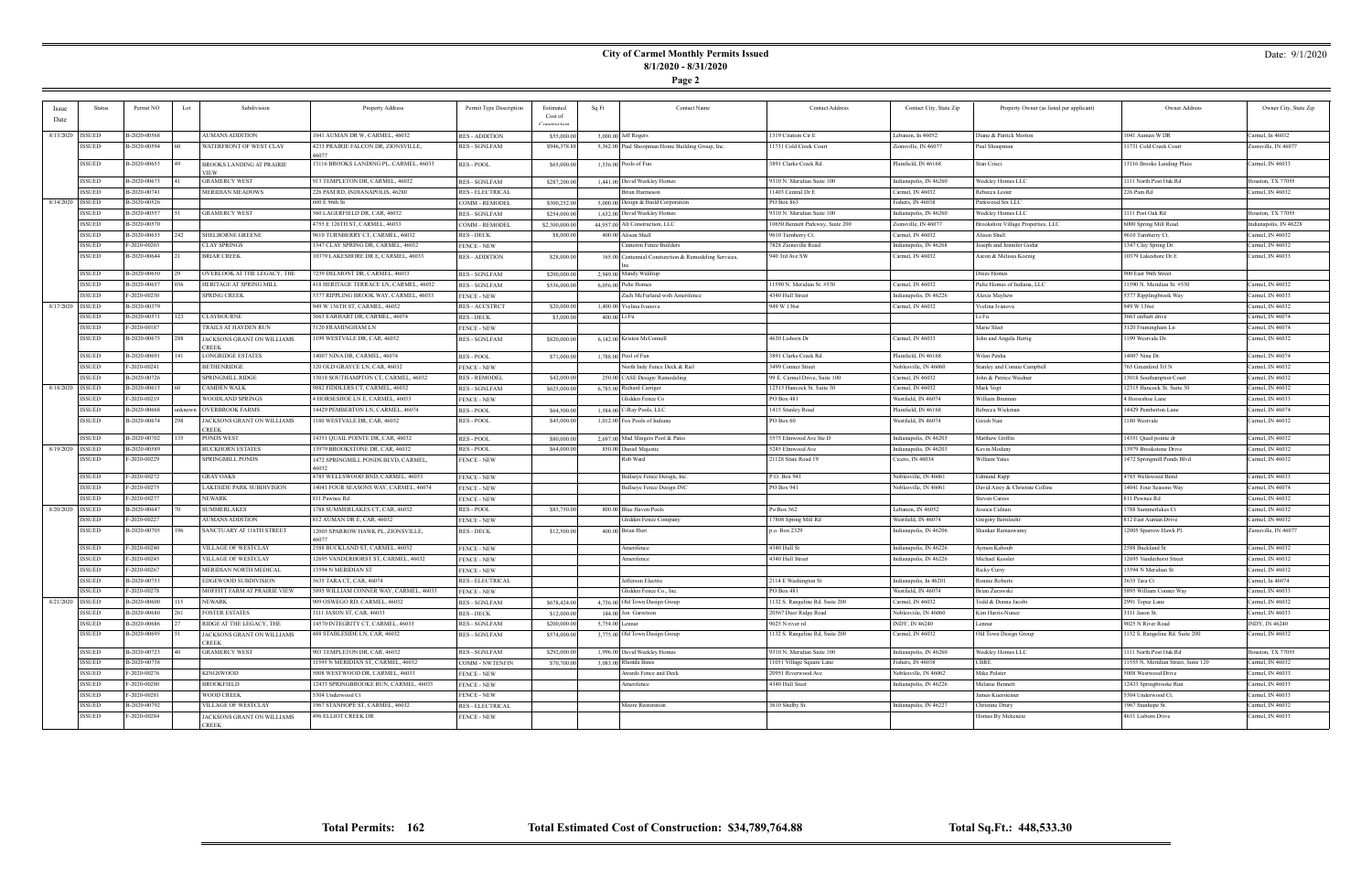### Date: 9/1/2020

| Issu |                    | Permit NO     | Lot  | Subdivision                                  | <b>Property Address</b>                                  | Permit Type Description                  | Estimated      | Sa Ft             | <b>Contact Name</b>                                | <b>Contact Address</b>           | Contact City, State Zip | Property Owner (as listed per applicant)   | Owner Address                        | Owner City, State Zip      |
|------|--------------------|---------------|------|----------------------------------------------|----------------------------------------------------------|------------------------------------------|----------------|-------------------|----------------------------------------------------|----------------------------------|-------------------------|--------------------------------------------|--------------------------------------|----------------------------|
| Date |                    |               |      |                                              |                                                          |                                          | Cost of        |                   |                                                    |                                  |                         |                                            |                                      |                            |
|      |                    |               |      |                                              |                                                          |                                          | Constructio    |                   |                                                    |                                  |                         |                                            |                                      |                            |
|      | 8/24/2020   ISSUED | B-2020-00413  |      | WOODS AT LIONS CREEK, THE                    | 4502 PANTHERA LEO DR, CARMEL, 46074                      | <b>RES - POOL</b>                        | \$71,900.00    |                   | 800.00 Rob Sherrard                                | 262 N. Main St                   | Scottsburg, IN 47170    | Kirpal & Ashley Singh                      | 4502 Panthera Leo Drive              |                            |
|      | <b>ISSUED</b>      | B-2020-00618  |      | WILLIAMS CREEK MANOR                         | 11621 WILLIAMS CREEK DR, CARMEL, 46032                   | <b>RES - DEMO</b>                        |                |                   | Indianapolis Demolition Company                    | 916 E. Westfield Blvd, Ste 240   | Indianapolis, IN 46220  | Stephen Kitterman                          | 409 Havwood Street                   | Thomasville, NC 27360      |
|      | ISSUED             | B-2020-00631  |      | <b>COOL CREEK NORTH</b>                      | 177 SYCAMORE RD, CARMEL, 46033                           | <b>RES - ACCSTRCT</b>                    | \$1,000.00     |                   | 198.00 Lauren Wakefield                            | 177 Sycamore Road                | Carmel, IN 46033        | Lauren Wakefield                           | 77 Sycamore Road                     | Carmel, IN 46033           |
|      | <b>ISSUED</b>      | B-2020-00636  |      | <b>KINGS MILL</b>                            | 10611 JEWEL LN, CARMEL, 46032                            | <b>RES-POOL</b>                          | \$850,000.0    |                   | 1,258.00 Mud Slingers Pool & Patio                 | 5575 Elmwood Ave Ste D           | Indianapolis, IN 46203  | Annie Ewbank                               | 10621 Jewel ln                       | Carmel, IN 46023           |
|      | <b>ISSUED</b>      | B-2020-00727  | 195A | <b>GROVE AT THE LEGACY</b>                   | 14228 ESTES LN, CAR, 46033                               | <b>RES - SGNLFAM</b>                     | \$275,366.0    |                   | 3,148.00 Pyatt Builders                            | 168 W. Carmel Dr.                | Carmel, IN 46032        | <b>Todd Pyatt</b>                          | 168 W. Carmel Dr.                    | Carmel, IN 46032           |
|      | <b>ISSUED</b>      | B-2020-00728  | 95B  | <b>GROVE AT THE LEGACY</b>                   | 14226 ESTES LN, CAR, 46033                               | <b>RES - SGNLFAM</b>                     | \$263,426.0    |                   | 2,437.00 Pyatt Builders                            | 168 W. Carmel Dr.                | Carmel, IN 46032        | Todd Pyatt                                 | 168 W. Carmel Dr.                    | Carmel, IN 46032           |
|      | <b>ISSUED</b>      | B-2020-00739  |      |                                              | 750 VETERANS WAY, CARMEL, 46032                          | COMM - COMAMEND                          |                |                   | Signature Construction, LLC                        | 385 City Center Dr., Suite 100   | Carmel, IN 46032        | CCC West, LLC                              | 770 3rd Ave SW                       | Carmel, IN 46032           |
|      | <b>ISSUED</b>      | F-2020-00271  |      | HUNTERS CREEK VILLAGE                        | 14529 SADDLEBACK DR, CARMEL, 46032                       | <b>FENCE - NEW</b>                       |                |                   | Glidden Fence Company, Inc                         | PO Box 481                       | Westfield, IN 46074     | Nicole and Cody Williams                   | 14529 Saddleback Dr                  | Carmel, IN 46032           |
|      | <b>ISSUED</b>      | B-2020-00785  |      | <b>COOL CREEK NORTH</b>                      | 255 IRONWOOD CT, CARMEL, 46033                           | <b>RES - ELECTRICAL</b>                  |                |                   | Ken Thiergartner                                   | 2133 Emerald Pines Lane          | Westfield, IN 46074     | Dee Potter                                 | 255 Ironwood Court                   | Carmel, In 46033           |
|      | <b>ISSUED</b>      | B-2020-00684  |      | VILLAGE OF WESTCLAY                          | 13177 BROAD ST, CARMEL, 46032                            | <b>RES - SGNLFAM</b>                     | \$700,000.0    |                   | 6,623.00 DB Klain Construction, LLC                | 2159 Glebe Street                | Carmel, IN 46032        | DB Klain Construction, LLC                 | 2159 Glebe Street                    | Carmel, IN 46032           |
|      | ISSUED             | SW-2020-00035 |      |                                              | 5459 E MAIN ST                                           | <b>STRMWTR-</b>                          |                |                   |                                                    |                                  |                         | Clay Township of Hamilton County, Indiana  | 5459 E Main Street                   | Carmel, IN 46032           |
|      | 8/25/2020 ISSUED   | B-2020-00454  |      |                                              | 12174 N MERIDIAN ST, CARMEL, 46032                       | COMM - NEWSTRUCT                         | \$7,200,000.0  |                   | 43,097.00 Cornerstone Medical Construction LLC     | 8902 N Meridian St, Suite 205    | Indianapolis, IN 46260  | CCI ADT MOB, LLC                           | 8902 N Meridian St, Suite 205        | Indianapolis, IN 46260     |
|      | ISSUED             | B-2020-00575  |      | RIDGE AT THE LEGACY, THE                     | 5757 FELTON WAY, CARMEL, 46033                           | <b>RES - SGNLFAM</b>                     | \$200,000.0    | $6,178.00$ lennar |                                                    | 9025 N river road                | INDY, IN 46240          | lennar                                     | 9025 N river road                    | INDY, IN 46240             |
|      | <b>ISSUED</b>      | F-2020-00204  |      | STANFORD PARK                                | 3449 MILLBRAE DR. CARMEL. 46074                          | <b>FENCE - NEW</b>                       |                |                   | Amerifence                                         | 4340 Hull Street                 | Indianapolis, IN 46226  | Zachary Schroll                            | 3449 Millbrae Drive                  | Carmel, IN 46074           |
|      | <b>ISSUED</b>      | B-2020-00666  |      | <b>HERITAGE AT SPRING MILL</b>               | 11211 HERITAGE VIEW LN, CARMEL, 46032                    | RES - SGNLFAM                            | \$564,000.00   |                   | 5,910.00 Pulte Homes of Indiana, LLC               | 11590 N. Meridian St. #530       | Carmel, IN 46032        | Pulte Homes of Indiana, LLC                | 1590 N. Meridian St. #530            | Carmel, IN 46032           |
|      | <b>ISSUED</b>      | B-2020-00672  |      | MENDENHALL                                   | 211 W MAIN ST, CAR, 46032                                | COMM - NWTENFIN                          | \$250,000.0    |                   | 4,092.00 John Smith                                | 5261 North Tacoma Ave., Suite A  | Indianapolis, IN 46220  | Monon Devolopments Company, LLC            | 3050 Poplar Street                   | Terre Haute, IN 47803      |
|      | <b>ISSUED</b>      | B-2020-00678  |      | VILLAGE OF WESTCLAY                          | 1814 BEAUFAIN ST, CARMEL, 46032                          | RES - POOL                               | \$91,000.0     |                   | 1,115.00 Pools of Fun                              | 3891 Clarks Creek Rd.            | Plainfield, IN 46168    | Sanjay Patel                               |                                      |                            |
|      | <b>ISSUED</b>      | B-2020-00699  |      |                                              | 10935 CORNELL ST, IND, 46280                             | <b>RES - RESAMEND</b>                    |                |                   | Roman Gringauz                                     | 1268 jack view dr                | westfield, IN 46074     | Alexsandr Kosacnevsky                      | 10935 cornell st                     | indianapolis, in 46280     |
|      | <b>ISSUED</b>      | B-2020-00722  | √VA  |                                              | 2140 E 116TH ST, CAR, 46032                              | COMM - REMODEI                           | \$140,000.00   |                   | 83,632.00 Peterson Architecture                    | 298 S 10th Street Suite 500      | Noblesville, IN 46060   | Carmel Clay Public Library                 | 55 4th Avenue SE                     | Carmel, IN 46032           |
|      | <b>ISSUED</b>      | B-2020-00731  |      | <b>I MENDENHALL</b>                          | 211 W MAIN ST, CAR, 46032                                | COMM - NWTENFIN                          | \$530,000.0    |                   | 8.085.00 John Smith                                | 5261 North Tacoma Ave., Suite A  | Indianapolis, IN 46220  | Monon Developments, LLC                    | 211 West Main Street                 | Carmel, IN 46032           |
|      | <b>ISSUED</b>      | B-2020-00732  |      | PLUM CREEK RIDGE                             | 5706 CANTIGNY WAY N, CARMEL, 46033                       | <b>RES - REMODEL</b>                     | \$39,999.0     |                   | 71.00 CASE Design/Remodeling                       | 99 E. Carmel Drive, Suite 100    | Carmel, IN 46032        | Joe & Becky Stuelpe                        | 5706 Cantigney Way N                 | Carmel, IN 46033           |
|      | ISSUED             | B-2020-00736  |      | PRESERVE AT BEAR CREEK, THE                  | 4503 EVERGREEN TRL, CAR, 46074                           |                                          |                |                   | Pulte Homes Of Indiana, LLC                        | 11590 N. Meridian St. #530       | Carmel, IN 46032        | Pulte Homes of Indiana, LLC                | 1590 N. Meridian St. #530            | Carmel, IN 46032           |
|      | <b>ISSUED</b>      | B-2020-00756  |      | <b>KINGSWOOD</b>                             | 5118 HUNTINGTON DR, CARMEL, 46033                        | TEMPUSE - MODLHM<br><b>RES - REMODEL</b> | \$20,939.0     |                   | 400.00 megan heidel                                | 99 e carmel drive suite 100      | carmel, IN 46032        | zack and pam fallowfield                   | 5118 huntington drive                | armel, in 46033            |
|      |                    | B-2020-00803  |      | <b>LAUREL RIDGE</b>                          |                                                          |                                          |                |                   |                                                    |                                  |                         | Robert Cool                                |                                      |                            |
|      | <b>ISSUED</b>      | F-2020-00287  |      |                                              | 10455 LAUREL RIDGE LN, CARMEL, 46032<br>5735 SAPPHIRE DR | <b>RES - ELECTRICAI</b>                  |                |                   | <b>Jim Raasch</b>                                  | 1934 N. Illinois Street          | Indianapolis, IN 46202  |                                            | 10455 Laurel Ridge Lane              | Carmel, IN 46032           |
|      | <b>ISSUED</b>      |               |      | EMERALD CREST AT HAZEL DELL<br><b>SUMMIT</b> |                                                          | <b>FENCE - NEW</b>                       |                |                   |                                                    |                                  |                         | Nicholas and Angela Crider                 | 5735 Sapphire Drive                  | Carmel, IN 46033           |
|      | <b>ISSUED</b>      | F-2020-00288  |      | EMERALD CREST AT HAZEL DELL                  | 13245 Aquamarine Dr                                      | <b>FENCE - NEW</b>                       |                |                   |                                                    |                                  |                         | Jeff Francios                              | 13245 Aquamarine Drive               | Carmel, IN 46033           |
|      |                    |               |      | <b>SUMMIT</b>                                |                                                          |                                          |                |                   |                                                    |                                  |                         |                                            |                                      |                            |
|      | <b>ISSUED</b>      | F-2020-00289  |      | <b>EMERALD CREST AT HAZEL DELL</b>           | 13220 TURQUOISE CIR                                      | <b>FENCE - NEW</b>                       |                |                   |                                                    |                                  |                         | Eric Rhude                                 | 13220 Turquoise Circle               | Carmel, IN 46033           |
|      | <b>ISSUED</b>      | F-2020-00290  |      | <b>SI IMMIT</b>                              | 13244 TURQUOISE CIR                                      |                                          |                |                   |                                                    |                                  |                         | Chris Herdman                              |                                      | Carmel, IN 46033           |
|      |                    |               |      | EMERALD CREST AT HAZEL DELL<br><b>SUMMIT</b> |                                                          | <b>FENCE - NEW</b>                       |                |                   |                                                    |                                  |                         |                                            | 13244 Turquoise Circle               |                            |
|      | 8/26/2020   ISSUED | B-2020-00517  |      |                                              | 2208 E 116TH ST, CARMEL, 46032                           | COMM - NWTENFIN                          | \$1,750,000.00 |                   | 19,952.00 Jim Dreiss                               |                                  |                         | Daniel Federspiel                          | 31500 Northwestern Highway Suite 300 | Farmington Hills, MI 48334 |
|      | <b>ISSUED</b>      | B-2020-00661  |      | <b>BENNETT SUBDIVISION</b>                   | 2020 W 136TH ST, CAR, 46032                              | <b>RES - ADDITION</b>                    | \$300,000.00   |                   | 7,850.00 Gradison Design Build                     | 6330 E 75th Street Suite 156     | Indianapolis, IN 46250  | Mark Jungemann                             | 2020 w 136th St                      | Carmel, IN 46032           |
|      | <b>ISSUED</b>      | B-2020-00689  |      | COOL CREEK NORTH                             | 1142 LINDEN LN, CAR, 46033                               | <b>RES - ADDITION</b>                    | \$20,000.0     |                   | 176.00 Julie McLean                                | 10080 E 121st Ste.139            | Fishers, IN 46037       | Jeff and Margaret Sankey                   | 1142 Linden lane                     | Carmel, In 46033           |
|      | <b>ISSUED</b>      | B-2020-00709  | 241  | <b>COOL CREEK NORTH</b>                      | 1412 IRONWOOD DR W, CAR, 46033                           | <b>RES - REMODEL</b>                     | \$49,510.0     |                   | 236.00 Case Design Remodeling                      | 99 East Carmel Drive Suite 100   | Carmel, IN 46032        | Barry W & Lisa M Trustees Barry W & Lisa M | 1412 Ironwood Drive West             | Carmel, IN 46033           |
|      |                    |               |      |                                              |                                                          |                                          |                |                   |                                                    |                                  |                         | Ellison Lvg Trust                          |                                      |                            |
|      | <b>ISSUED</b>      | B-2020-00745  |      | COPPERWOOD                                   | 1549 COPPERWOOD CIR E, CARMEL, 46033                     | <b>RES - POOL</b>                        | \$65,000.0     |                   | $626.00$ Pools of Fun                              | 3891 Clarks Creek Rd.            | Plainfield, IN 46168    | Debbie Nunes                               | 1549 Copperwood Circle E             | Carmel, IN 46033           |
|      | <b>ISSUED</b>      | F-2020-00292  |      | <b>WESTMONT</b>                              | 14029 LASINO RUN                                         | <b>FENCE - NEW</b>                       |                |                   |                                                    |                                  |                         | Sydney Blumenthal                          | 14029 Lasino Run                     | Carmel, IN 46032           |
|      | <b>ISSUED</b>      | F-2020-00293  |      | HERITAGE AT SPRING MILL                      | 424 HERITAGE TERRACE LN                                  | <b>FENCE - NEW</b>                       |                |                   |                                                    |                                  |                         | William & Candace Reid                     | 424 Heritage Terrace Ln.             | Carmel, IN 46032           |
|      | 8/27/2020 ISSUED   | SW-2020-00017 |      |                                              | 925 ROHRER RD, CAR, IN, 46032                            | <b>STRMWTR</b>                           |                |                   |                                                    |                                  |                         | Brian Cat                                  | 1000 East Main Street                | Plainfield, IN 46168       |
|      | <b>ISSUED</b>      | B-2020-00634  |      |                                              | 3735 E 106TH ST, CARMEL, 46033                           | <b>RES - ADDITION</b>                    | \$12,000.00    |                   | 210.00 Gonzalez Home Improvement and Construction, | 133 W 161st Street               | Westfield, IN 46074     | Greg and Melanie                           | 3735 E 106th Street                  | Carmel, IN 46033           |
|      |                    |               |      |                                              |                                                          |                                          |                |                   |                                                    |                                  |                         |                                            |                                      |                            |
|      | <b>ISSUED</b>      | F-2020-00233  |      | <b>WATERFORD</b>                             | 3026 TIFFANY CT, CAR, 46033                              | <b>FENCE - NEW</b>                       |                |                   | Amerifence Mike Speek Jr                           | 4340 Hull St                     | Indianapolis, IN 46226  | William Trout & David Owens                | 3026 Tiffany                         | Carmel, IN 46033           |
|      | <b>ISSUED</b>      | B-2020-00707  |      | <b>FOSTER GROVE</b>                          | 13132 BROOKSHIRE PKY, CARMEL, 46033                      | <b>RES - REMODEL</b>                     | \$100,000.00   |                   | 2,600.00 Marissa Doner                             | 5335 Winthrop Ave A              | Indianapolis, IN 46220  | Darren & Angela Acrey                      | 13132 Brookshire Pkwy                | Carmel, IN 46033           |
|      | <b>ISSUED</b>      | B-2020-00715  |      | <b>KINGS MILL</b>                            | 2979 WINTERSET DR. CARMEL. 4603:                         | <b>RES - POOL</b>                        | \$107,000.0    |                   | 1,099.00 Pools of Fun                              | 3891 Clarks Creek Rd.            | Plainfield, IN 46168    | David & Amy Wilson                         | 2979 Winterset Dr.                   | Carmel, IN 46032           |
|      | <b>ISSUED</b>      | B-2020-00744  |      |                                              | 880 MONON GREEN BLVD, CARMEL, 46032                      | COMM - NWTENFIN                          | \$3,500,000.0  |                   | 26,000.00 Jared Osswald                            | 385 City Center Drive, Suite 100 | Carmel, IN 46032        | Pedcor Housing Corp                        | 770 3rd Ave SW                       | Carmel, IN 46032           |
|      | <b>ISSUED</b>      | F-2020-00269  |      | <b>BONBAR AT MONON LAKE</b>                  | 10126 SOLACE LN, INDIANAPOLIS, 46280                     | <b>FENCE - NEW</b>                       |                |                   | Amerifence                                         | 4340 Hull Street                 | Indianapolis, IN 46226  | John Woods                                 | $10126$ Solace ${\rm LN}$            | Indianapolis, IN 46280     |
|      | <b>ISSUED</b>      | B-2020-00764  |      |                                              | 2047 E 110TH ST, IND, 46280                              | <b>RES - RESAMEND</b>                    |                |                   | Robert Davis                                       | 2047 e 110th st                  | Carmel, IN 46280        | robert davis                               | 484 e. carmel dr. 142                | carmel, IN 46032           |
|      | 8/28/2020 ISSUED   | B-2020-00708  |      | JACKSONS GRANT ON WILLIAMS                   | 525 DICKSON LN, CAR, 46032                               | <b>RES - SGNLFAM</b>                     | \$478,140.00   |                   | 4,437.00 Old Town Design Group                     | 1132 S. Rangeline Rd. Suite 200  | Carmel, IN 46032        | Shiv Kumar                                 | 9726 Castlewoods Ave                 | Carmel. IN 46280           |
|      | <b>ISSUED</b>      | B-2020-00718  |      | <b>CREEK</b>                                 | 11300 GRAY RD, CAR, 46033                                | <b>RES - REMODEI</b>                     | \$100,000.00   |                   | 175.00 Brad Helvey                                 | 17109 Cherry Tree Rd             | Noblesville, IN 46062   | Roger Pope                                 | 11300 N Gray Rd                      | Carmel, IN 46062           |
|      |                    |               |      |                                              |                                                          |                                          |                |                   |                                                    |                                  |                         |                                            |                                      |                            |